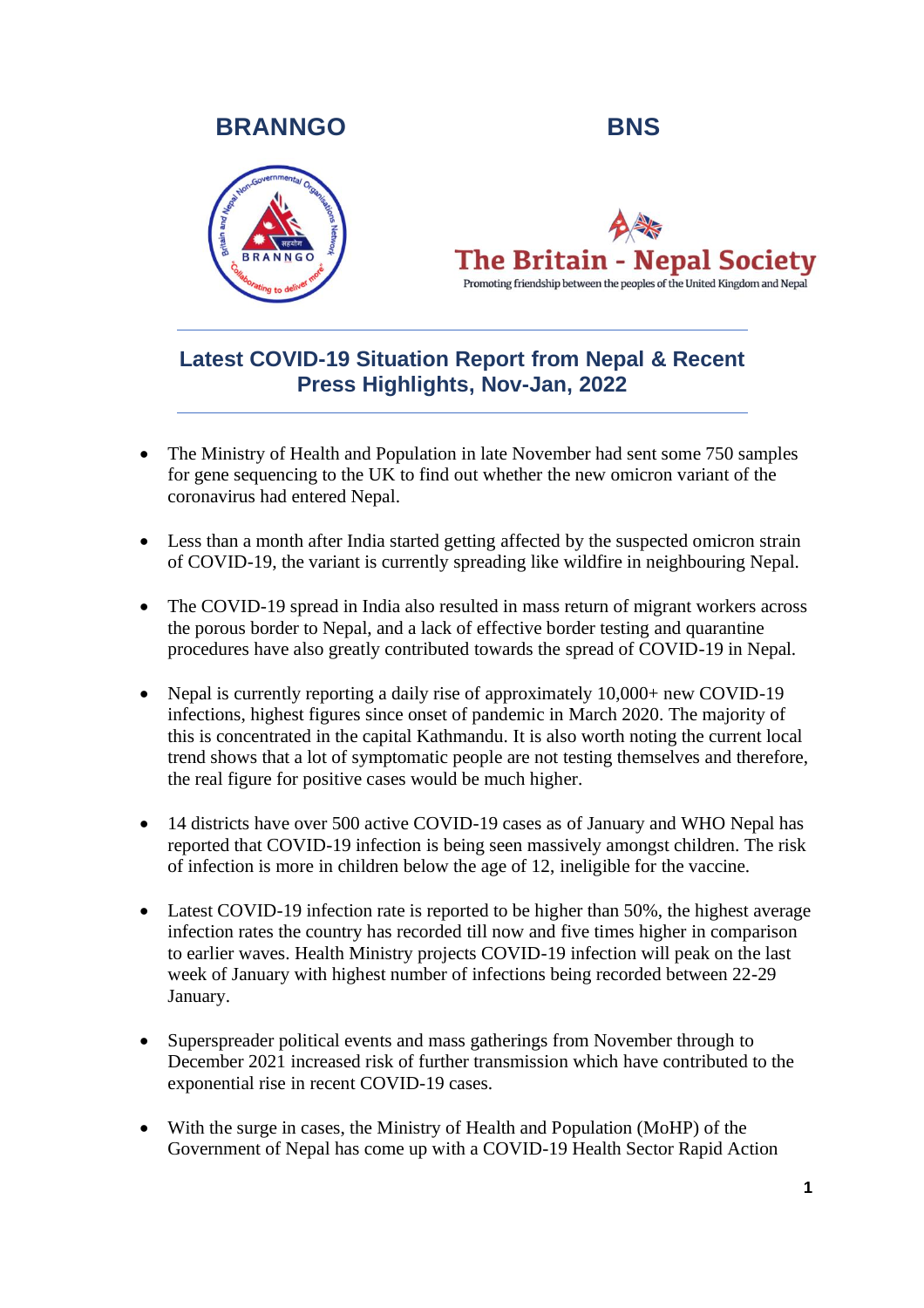Plan (November – February 2021), and different federal ministries, provincial governments and local governments are working together to ensure that response plans are in place to mitigate the impacts of the latest spike in COVID-19 cases.

- Although there was a good mix of both Delta and Omicron variants in December 2021, the latest gene sequencing report from the Ministry of Health and Population indicated that 88% of the recent cases as of January 2022 is Omicron.
- However, while case numbers have risen exponentially, hospitalisations are not reported to have increased at the same rate, and are definitely lower than that during the first two Delta waves, thanks to a good vaccination coverage. According to MoH Dr Manisha Rawal, the number of critically ill COVID-19 patients admitted in hospitals is four times less currently, in comparison to the second wave. WHO reported that over 90% of COVID-19-infected are in home isolation. Having said that, the Omicron variant remains a great concern for the unvaccinated.
- Whilst the first and second waves of COVID-19 Delta variant resulted in shortage of hospital ICU beds and oxygen supplies, Omicron so far is causing a significant shortage of health workers who are continuing to get infected across Nepal's hospitals, and especially so in Kathmandu:
- There is acute and chronic shortage in medical staff across Nepal due to the rapid spread of Omicron, which has prompted the Ministry of Health and Population to consider shortening the isolation period for doctors, nurses and paramedics to five days in a similar fashion to rules in the USA and India.
- With more and more healthcare personnel testing positive for COVID-19, health system coming under tremendous pressure, public health experts say human resources is proving to be the major problem in the third wave; Operation Theatre of Koshi Hospital in Biratnagar has been shut down after 76 staff members of the hospital tested positive; Sudurpashchim hospitals are feeling pressure of both seasonal flu and COVID-19 patients as mercury drops; Bagmati Provincial government to deploy 300 nurses for the treatment and care of COVID-19 patients. Even major health facilities such as Teaching Hospital (TUTH), BIR Hospital and Sukraraj Tropical and Infectious Disease Hospitals in Kathmandu are finding it increasingly challenging to cope with medics getting infected. At the latter, there are so many health workers infected by COVID-19 that they have had to postpone the vaccination drive by a week due to short staffing.
- At the district level, human resource capacity to operate ventilators and provide ICU case management is a critical challenge and of the utmost importance to address in order to effectively respond to severe COIVD19 cases across the country.
- Given Nepal's largely unprepared and limited healthcare infrastructure which works on a shift basis, medical staff having to isolate even just a few days is seriously disrupting medical care in Kathmandu and especially in rural areas where hospitals and doctors were always few and far between.
- Cost of PCR Test has been reduced to Rs 800 for asymptomatic people, where as those showing symptoms can get the test done for free in government centres. Private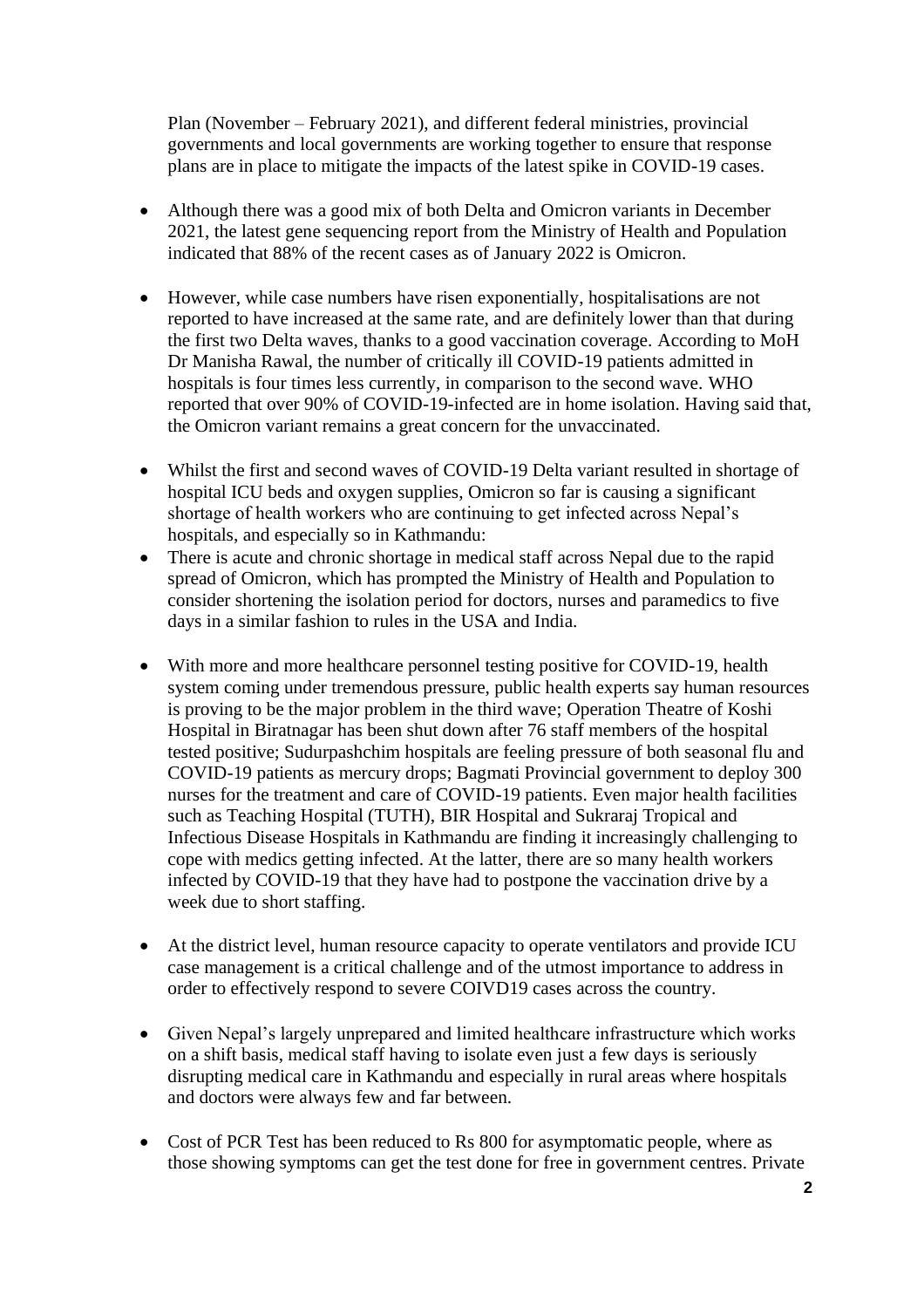testing facilities have also reduced costs per test to Rs 1500 from an earlier charge of Rs 2000.

- The booster dose for frontliners only began on January 16th, and the rapid rise in cases have resulted in poorly organised vaccination drives, requiring medical workers to queue up for hours and also return on another day depending on the daily vaccine stock levels of the centre. According to the Ministry of Health and Population, the booster dose will also be provided to all senior citizens aged above 60 years as well as those who have completed six months of the full dose vaccine from January 28th onwards.
- Despite having around 13 million vaccine doses in stock (as of the first week of January 2022), authorities failed to boost the overall vaccine drive, despite relatively low levels of general COVID-19 vaccination hesitancy in Nepal.
- The vaccination drive against COVID-19 has been affected due to a lack of syringes required to administer the vaccine in Nepal. The government has ample stock of the vaccine which have been delivered across Nepal, but there is a critical shortage of around syringes to administer them.
- Students are being given the vaccine against COVID-19 in their respective schools. The schools are closed for winter vacation amidst the third wave of COVID-19 pandemic till 29 January, and the children aged 12 to 17 of this age group are being administered the vaccine during the vacation.
- As of December 2021, Nepal has received over 31 million doses of Covid-19 vaccines from various sources.
- As of December 2021, 58.4% of the population above 18 years have been administered at least one dose of COVID-19 vaccine and 47% have been fully vaccinated (United Nations Nepal).
- Lab tests have shown that the AstraZeneca and VeroCell vaccines most used in Nepal may not be so effective against Omicron, and only m-RNA vaccines like Pfizer and Moderna may be effective as boosters to stop infections. However, researchers have said all vaccines, including AstraZeneca and the Chinese jabs, significantly protect against serious illness. Infectious diseases specialist at HAMS hospital in Kathmandu Anup Subedi stated that mRNA vaccines are indeed more effective against the new variant but all the shots significantly reduce severity and mortality and therefore, the priority should be to vaccinate as many people as soon as possible and to boost the immune-compromised and frontliners.
- Secretary of the Ministry of Health and Population, Dr Roshan Pokharel, has acknowledged that there is no record of 2 - 2.5 million doses of COVID-19 vaccines and there have been speculations that these vaccines may have been sold to corporate houses. There are also videos in the social media showing vaccine vials being sold in the black market.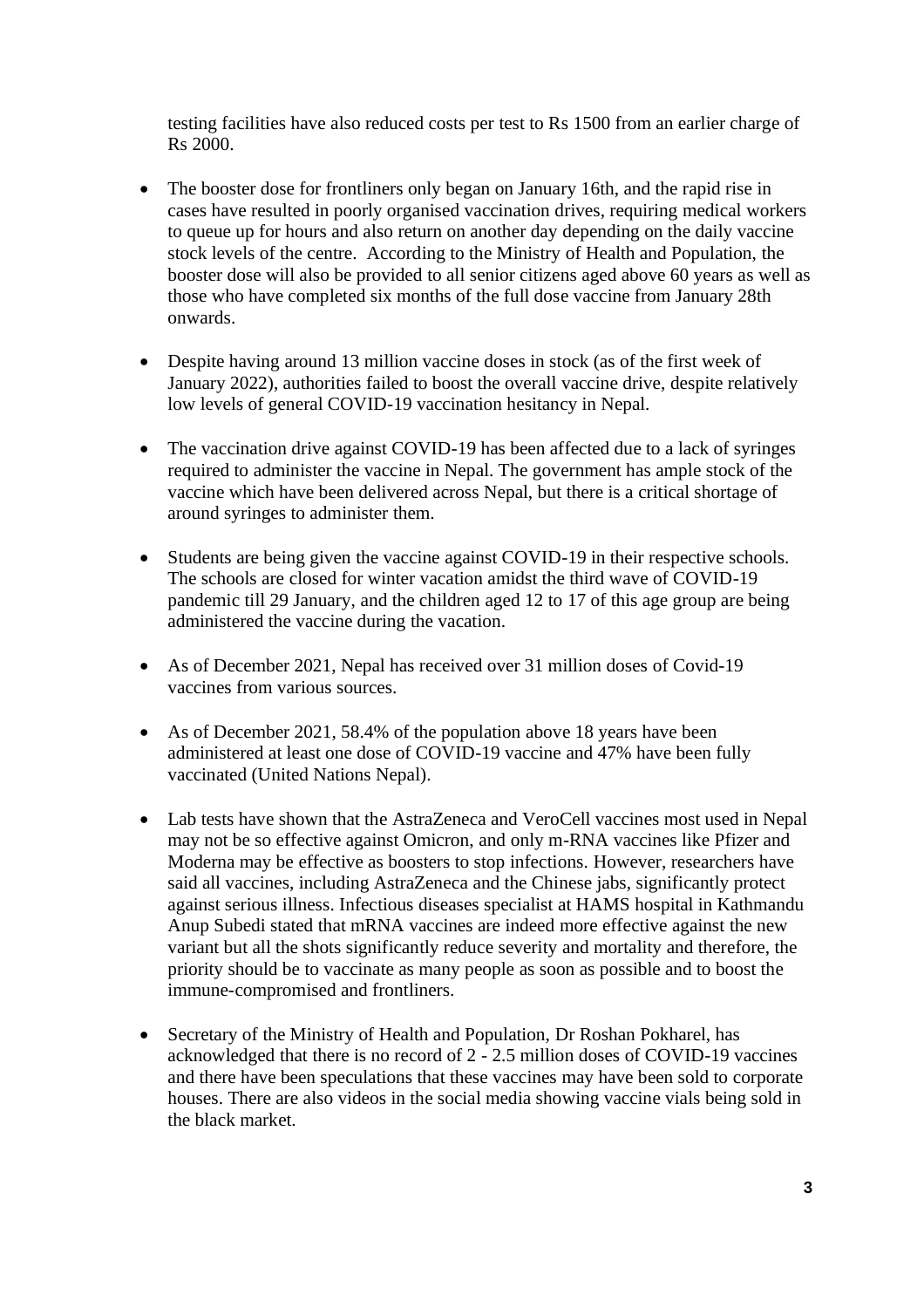- Amid the record surges in COVID-19 cases across the country a meeting on 20th January of the chief district officers of the Valley's three districts has decided to reintroduce odd-even number plate rule for vehicles starting 23rd January. Public health experts have swiftly criticised the decision as impractical, saying fewer public vehicles will cause more crowding in such vehicles and contribute to the spread of infections.
- The Britain-Nepal Society has bought its  $9<sup>th</sup>$  AIRVO High Flow Oxygen Machine for a 50-bed Damak Children Hospital that is being customised into a speciality children's hospital in Eastern Nepal. The initiative to develop better health infrastructure for children in the Eastern provinces of Nepal, as a satellite hospital from their main centre in Kathmandu, is led by eminent physician Dr Bhagwan Koirala and team. The BNS is also taking advise from medical health experts to explore possibilities of collaborating with local partners and contributing towards medical equipment such as BIPAP and CPAP breathing assistance devices, along with display monitors.

### *Relevant Links:*

#### **3rd Covid wave infects Nepal's frontliners**

*The Delta wave resulted in a shortage of oxygen, Omicron so far is causing a shortage of health workers in Nepal's hospitals https://www.nepalitimes.com/here-now/3rd-covid-wave-infects-nepals-frontliners/*

**Over 100 doctors, health workers infected with COVID-19 in Chitwan** *https://myrepublica.nagariknetwork.com/news/over-100-doctors-health-workers-infected-withcovid-19-in-chitwan/*

#### **Frontliners face hassles for boosters amid mismanagement**

*A lack of communication and poorly managed vaccination centres lead to crowds, forcing many to stand in line for hours.*

*https://kathmandupost.com/health/2022/01/18/frontliners-face-hassles-for-boosters-amidmismanagement* 

#### **76 health workers infected at Bir Hospital**

*Front-line workers affected alarmingly https://english.khabarhub.com/2022/17/232807/*

#### **Gatherings of more than 25 banned in Valley. Vaccination proof a must to access public services from Jan 21**

*Chief district officers issue an 18-point notice, effective from Tuesday midnight, in view of the rising number of Covid-19 cases.*

*https://bit.ly/3zK5hSZ*

**Both Omicron, Delta fueling Covid surge in Nepal, experts say** *Doctors warn against dismissing the new coronavirus variant as 'mild', as it may also lead to hospitalisations* 

*https://bit.ly/3qpdrNi* 

**Coronavirus infection confirmed in more than 50 percent samples tested** *https://english.khabarhub.com/2022/22/233722/*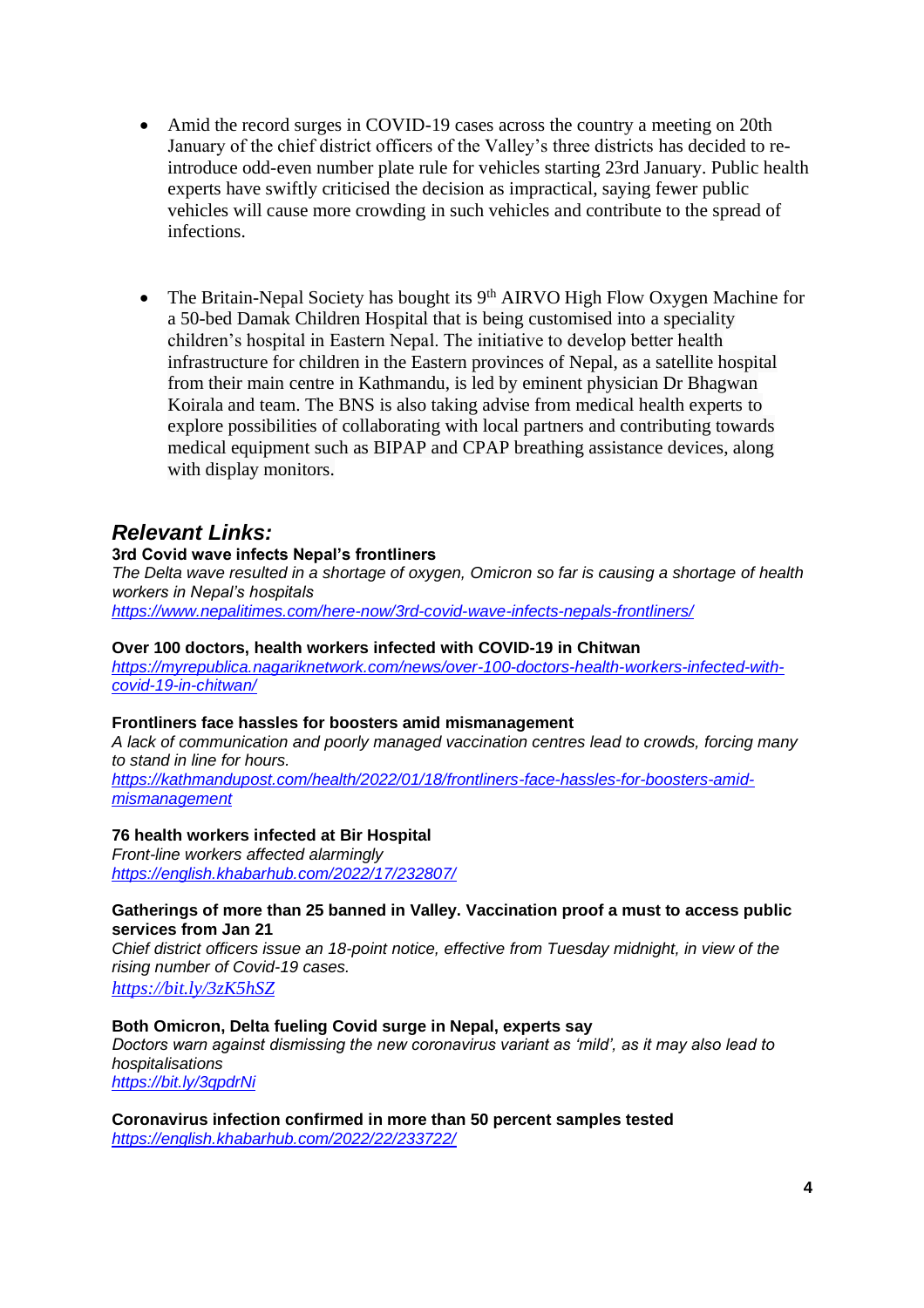# *Nepal-UK news:*

### • **UK's Covid Support to Nepali Army arrives in Kathmandu**

The COVID-19 medical equipment support pledged earlier by the British Army to Nepal Army arrived in Kathmandu on an RAF flight on 20 December.

Colonel Paul Smith, Defence Attaché & Commander British Gurkhas Nepal (BGN) handed over the equipment to Technical Colonel Dr. Moon Thapa of the Nepali Army.

The equipment which includes a PCR Machine, Venturi Reservoir Masks and Continuous Positive Airway Pressure will form part of a 25-bed COVID control facility.

In response to the request made by the Nepali Army in May last year, the British Army had sent a specialist team to advise on response strategies and work on a proposal to provide a COVID-19 medical support package to the Nepali military soldiers.

*https://thehimalayantimes.com/kathmandu/uks-covid-support-to-nepali-army-arrives-inkathmandu*



### • **10,000 Nepali Nurses to Be Sent UK For Employment**

Minister for Labour, Employment and Social Security Krishna Kumar Shrestha has informed that the government is preparing to send 10,000 staff nurses to work in the United Kingdom (UK). An agreement is being reached between officials of the UK's Department of Health Services and National Health Services and the Government of Nepal to send the unemployed staff nurses to the UK, and representatives of the two countries are expected to finalise talks by March 2022.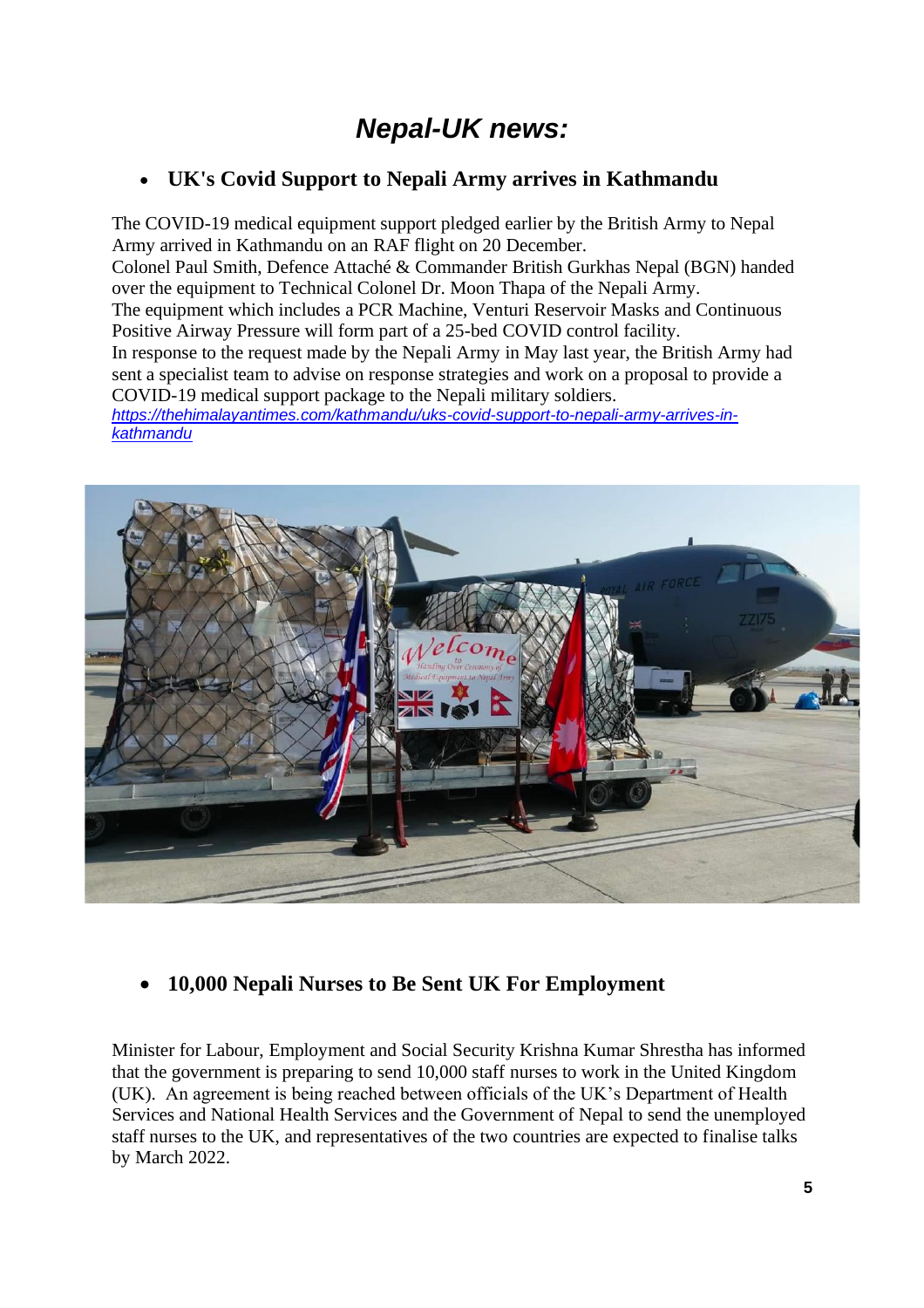*https://risingnepaldaily.com/nation/10000-nepali-nurses-to-be-sent-uk-for-employment*

### • **New Humanitarian Staging Area inaugurated in Birgunj**

The UK Government, through the UN's World Food Programme in Nepal has funded the construction of a humanitarian staging area in Birgunj (Southern Terai along the border with India). The site is expected to help to increase the capacity of emergency preparedness in a coordinated manner in this province and at local levels.



• The British Ambassador H.E. Nicola Pollitt and 7 other women Ambassadors & Heads of Agencies in Nepal had announced a Leadership Mentoring Progamme on International Day of the Girl in 2021. On 21 January, the 8 mentees who will now begin their mentorship for a year has been announced and it is thought this initiative will provide the young girls with great exposure and development of leadership skills.

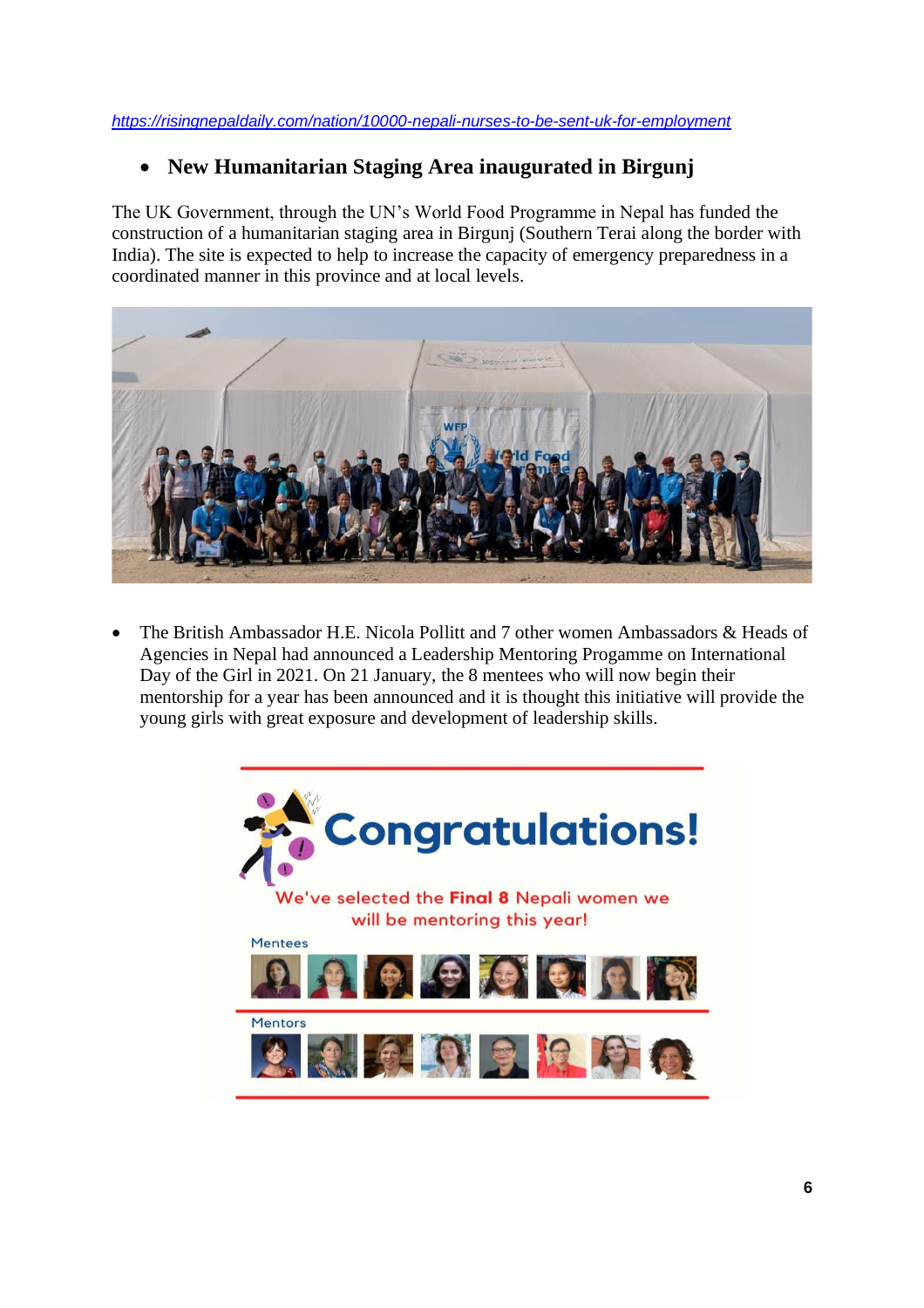• The Foreign Commenwealth and Development Office's Indo-Pacific Director Ben Mellor meet Nepal's Finance Secretary Madhu Marasini on December 10<sup>th</sup> 2021 to; Discuss the UK support to Nepal's development objectives; Achieving Nepal's ambitious climate commitments at COP26 in Glasgow; and Nepal's green growth and recovery postpandemic. In addition, the IP Director also met with the Minister for Forests and Environment Ramsahay Yadav and Minister for Federal Affairs and General Administration Rajendra P. Shrestha to discuss UK support in strengthening Nepal's health systems and building capacity of local governments.



# *Other Relevant Links to Key UK-Nepal News/Interesting stories:*

**Link to a video of British Ambassador Nicola Pollitt travelling to Mugu region of Nepal along with Ambassadors from the USA and Australia. It also includes her interview in Nepali:**

*https://www.facebook.com/ukinnepal/videos/430426848802034/*

### **British Ambassador Pollitt calls on COAS Sharma**

*https://english.khabarhub.com/2021/13/226364/*

#### **1921 Rendezvous: Mallory, Pumori and Everest**

*Mountaineering was enriched by George Mallory, who was awed by Nepal's himals that he saw over a high pass from Tibet*

*https://www.nepalitimes.com/banner/1921-rendezvous-mallory-pumori-and-everest/*

#### **Edinburgh store comes full circle to Nepal**

*Scottish trekking pioneer's niece carries on family tradition of improving livelihoods in Nepal https://www.nepalitimes.com/latest/edinburgh-store-comes-full-circle-to-nepal/*

#### **Nepal's Santosh Shah wins MasterChef UK: The Professionals Rematch**

*https://thehimalayantimes.com/entertainment/nepals-santosh-shah-wins-masterchef-uk-theprofessionals-rematch*

#### **Looking back at the 1923 Nepal-Britain Treaty**

It was 98 years ago this week that Nepal signed a treaty with British India that established its independent status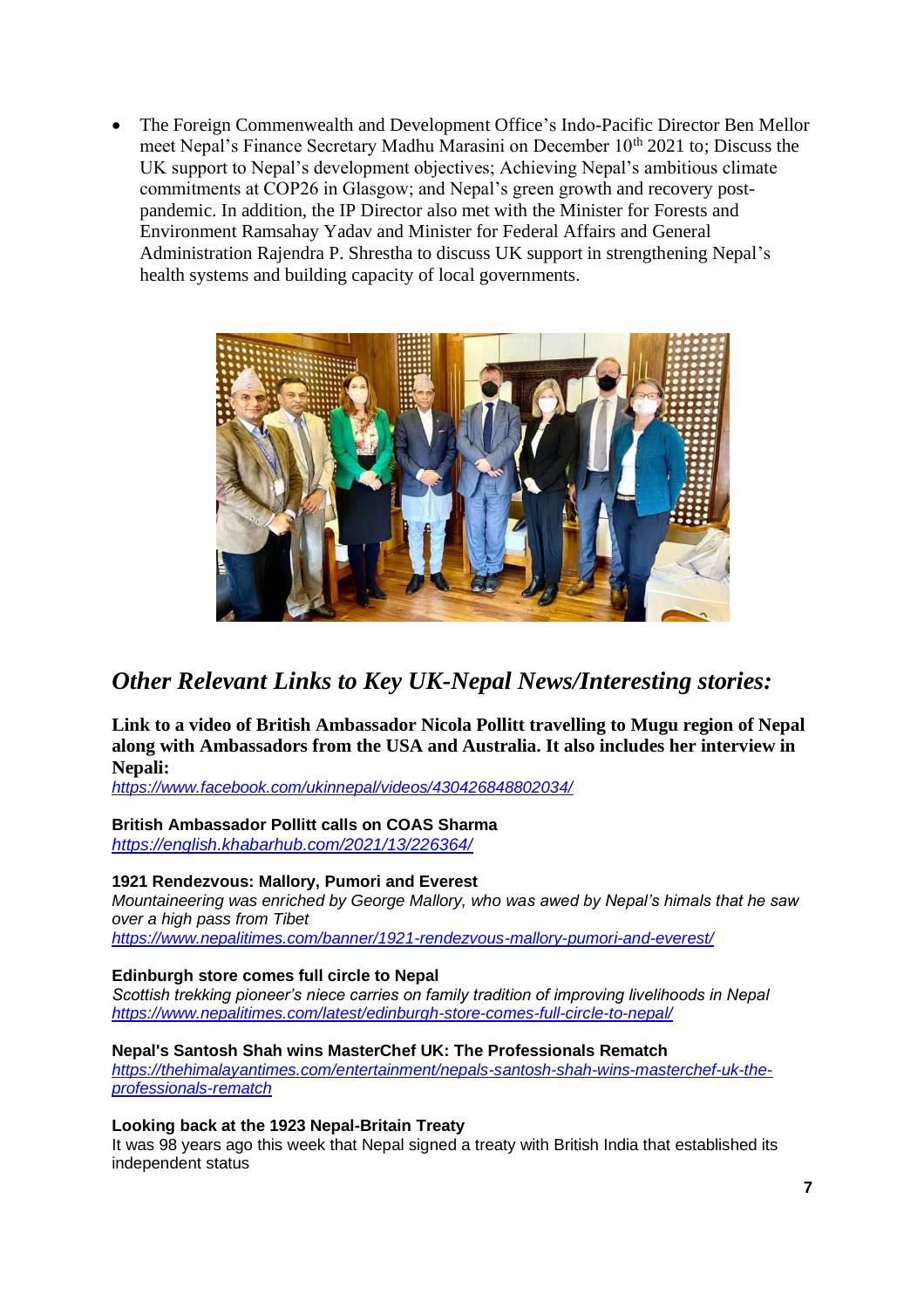*https://www.nepalitimes.com/here-now/looking-back-at-the-1923-nepal-britain-treaty/*

**What if… the 1923 Nepal-Britain treaty was not signed?** *https://theannapurnaexpress.com/news/what-if-the-1923-nepal-britain-treaty-was-not-signed-3883*

# *Health/Education*

- The pandemic has affected routine childhood immunisation in countries like Nepal. Lockdowns and fear of contracting the virus have stopped many parents from travelling to health clinics for measles, polio, whooping cough or tetanus shots. Nepal has also seen a rise in maternal and infant death rates during the pandemic due to reduced institutional deliveries.
- Amid the sharp spike in fresh COVID-19 cases in Nepal, various universities in Kathmandu have decided to postpone the examinations scheduled. Tribhuvan University has announced the postponement of all ongoing and scheduled examinations until further notice. Likewise, Kathmandu University and Purbanchal University have also notified all concerned parties regarding the examination postponement. Meanwhile, the Public Service Commission has also said that it will not conduct any in-person examinations until mid-February. Tribhuvan University has cancelled all exams of annual and semester system scheduled from 23 January after its teachers, professors and students got infected with COVID-19. Prime Minister Sher Bahadur Deuba has given instructions to monitor whether public health safety protocols are being followed in the exams being conducted by the Tribhuvan University. The Guardian's Association had expressed its concern over the fact that students were forced to sit for exams despite being infected with COVID-19.

#### **COVID-19 derails child development in Nepal**

The health, learning and psychological well-being of one in every five Nepali children worsened by the pandemic *https://www.nepalitimes.com/latest/covid-derails-child-development-in-nepal/*

**Nepal bans big public gatherings, closes schools amid COVID spike** *https://www.aljazeera.com/news/2022/1/11/nepal-bans-big-public-gatherings-closes-schoolscovid-spike*

# *Climate Change/Environment*

• Unusually heavy rains well beyond the monsoon season in October/ November generated a more severe impact than any 2021 monsoon event, with more deaths in one week than over the course of monsoon. Impacts are estimated to be heaviest in agriculture sector with serious implications for food security in the coming months.

#### **Post-COP26, Nepal's real work now begins**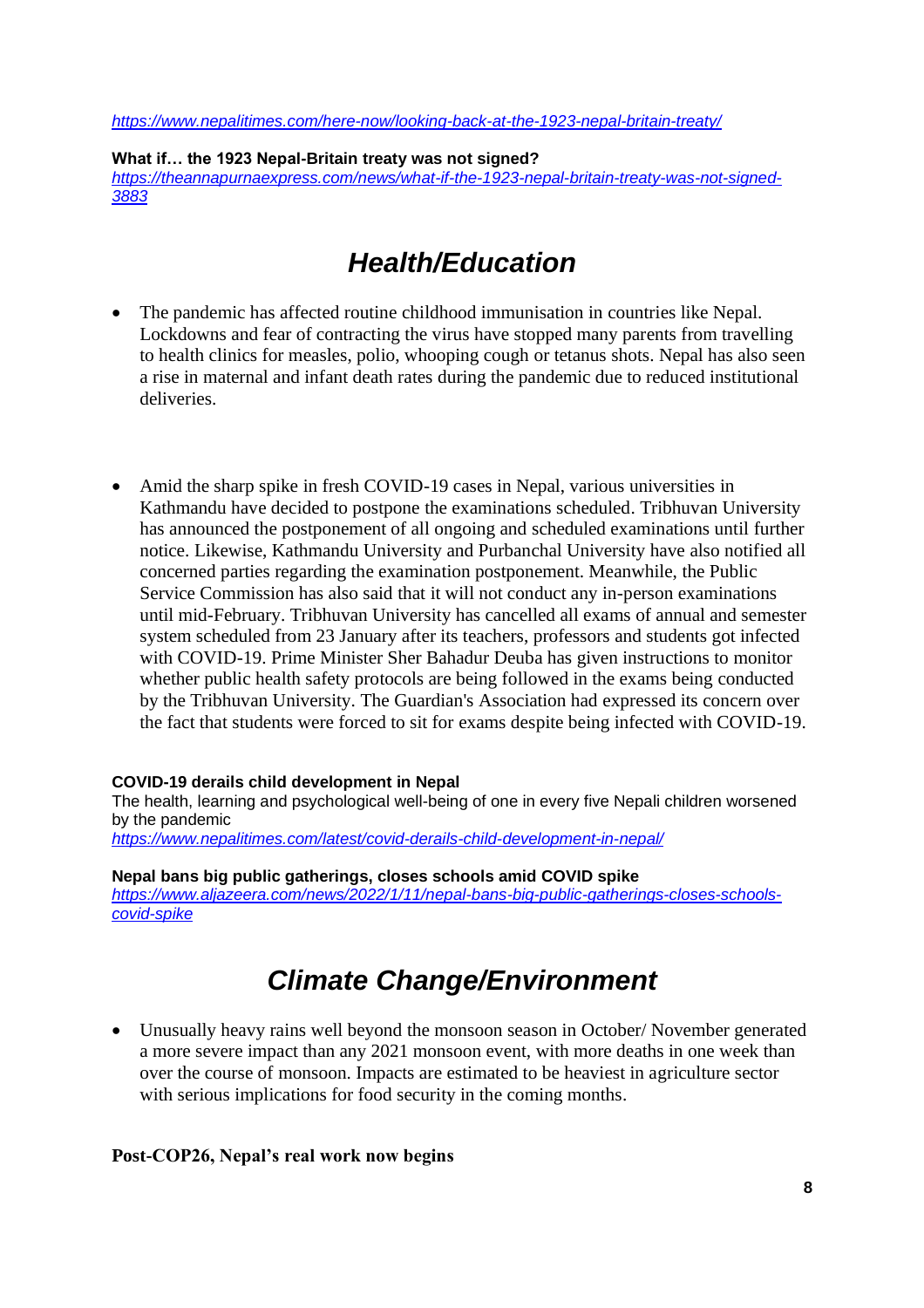*Returning from Glasgow, climate activist whose home was swept away by the Melamchi flood urges action https://www.nepalitimes.com/latest/post-cop26-nepals-real-work-now-begins/*

#### **Agroecology, Nepal's answer to climate change**

*The answer to addressing climate impact is to regenerate the most important ecosystem of all: the soil https://www.nepalitimes.com/banner/agroecology-nepals-answer-to-climate-change/*

#### **Indo-Pak tension hits SAARC climate action**

*After a virtually indefinite postponement of the SAARC summit, a regional effort to tackle climate change is also in limbo https://www.nepalitimes.com/latest/indo-pak-tension-hits-saarc-climate-action/*

• The last of the podcasts in the series organised by the British Embassy and British Council is now available on the Kathmandu Kurakaani channel: on Spotify, Android and Apple podcasts. "The big question this time: did COP26 deliver? Listen to the experts' views"



# *Political Affairs/ State*

#### **Gagan Thapa, Bishwaprakash Sharma are the newly elected NC general-secretaries**

Aside from the re-appointments of major party Presidents KP Oli and SB Deuba in UML and Nepali Congress respectively in the recent general conventions, more positive responses have been received with the appointment of two younger and prominent Congress party members to the position of General Secretary, following the 14<sup>th</sup> Nepali Congress general convention. *https://thehimalayantimes.com/kathmandu/gagan-thapa-bishwaprakash-sharma-are-the-newgeneral-secretaries-of-nepali-congress* 

#### **Can Congress win elections under Deuba?**

Even though there is a strong presence of youth leaders in the party's 15-member officerbearer team, there are doubts about its effective functioning. Most elected youths are from anti-Deuba camps and they have repeatedly clashed with Deuba on national and party issues. *https://theannapurnaexpress.com/news/can-congress-win-elections-under-deuba-3968*